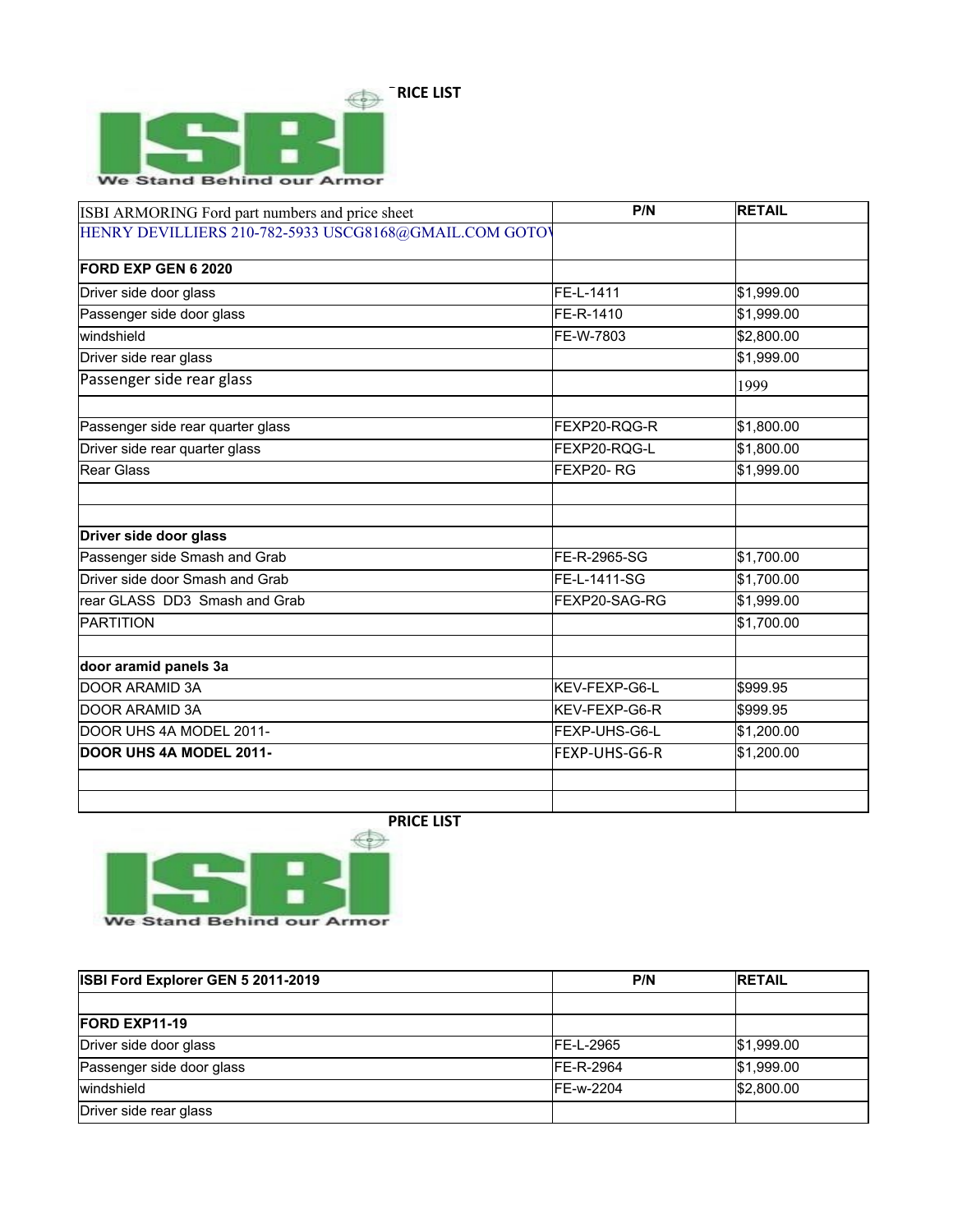| Passenger side rear glass         |                   |            |
|-----------------------------------|-------------------|------------|
|                                   |                   |            |
| Passenger side rear quarter glass | FEXP-RQG-R        | \$1,800.00 |
| Driver side rear quarter glass    | <b>FEXP-RQG-L</b> | \$1,800.00 |
| lRear Glass                       | <b>FEXP-RG</b>    | \$1,999.00 |
|                                   |                   |            |
| Driver side door glass            |                   |            |
| Passenger side Smash and Grab     | FE-R-2964-SG      | \$1,700.00 |
| Driver side door Smash and Grab   | FE-L-2965-SG      | \$1,700.00 |
| rear GLASS DD3 Smash and Grab     |                   | \$1,999.00 |
|                                   |                   |            |
| door aramid panels 3a             |                   |            |
| DOOR ARAMID 3A                    | KEV-FE-G5L        | \$999.95   |
| DOOR ARAMID 3A                    | KEV-FE-G5R        | \$999.95   |
| DOOR UHS 4A MODEL 2011-           | FEXP-UHS-L        | \$1,200.00 |
| DOOR UHS 4A MODEL 2011-           | lfexp-uhs-r       | \$1,200.00 |
|                                   |                   |            |
|                                   |                   |            |
|                                   |                   |            |
|                                   |                   |            |
| and the state of the con-         |                   |            |



**ISBI Ford F-150 GEN 13 2015-2020 P/N RETAIL FORD** Driver side door glass **F-150-L-2688** \$1,999.00 Passenger side door glass **F-150-R-2687** \$1,999.00 windshield **F150-WS-2130** \$2,800.00 Driver side rear glass  $\begin{array}{|c|c|c|c|c|}\n\hline\n\text{CALL} & \text{{$}^{\$4,999.00}\n\hline\n\end{array}$ Passenger side rear glass  $\vert_{\text{CALL}}$  \$1,999.00 Passenger side rear quarter glass Driver side rear quarter glass Rear Glass **Driver side door glass** Passenger side Smash and Grab F150-R-2688-SG \$1,700.00 Driver side door Smash and Grab F150-L- 2687-SG \$1,700.00 rear GLASS DD3 Smash and Grab F150-SAG-RG \$1,999.00 PARTITION CALL \$1,700.00 **door aramid panels 3a DOOR ARAMID 3A** \$999.95 **DOOR ARAMID 3A KEV-F-150-R** \$999.95